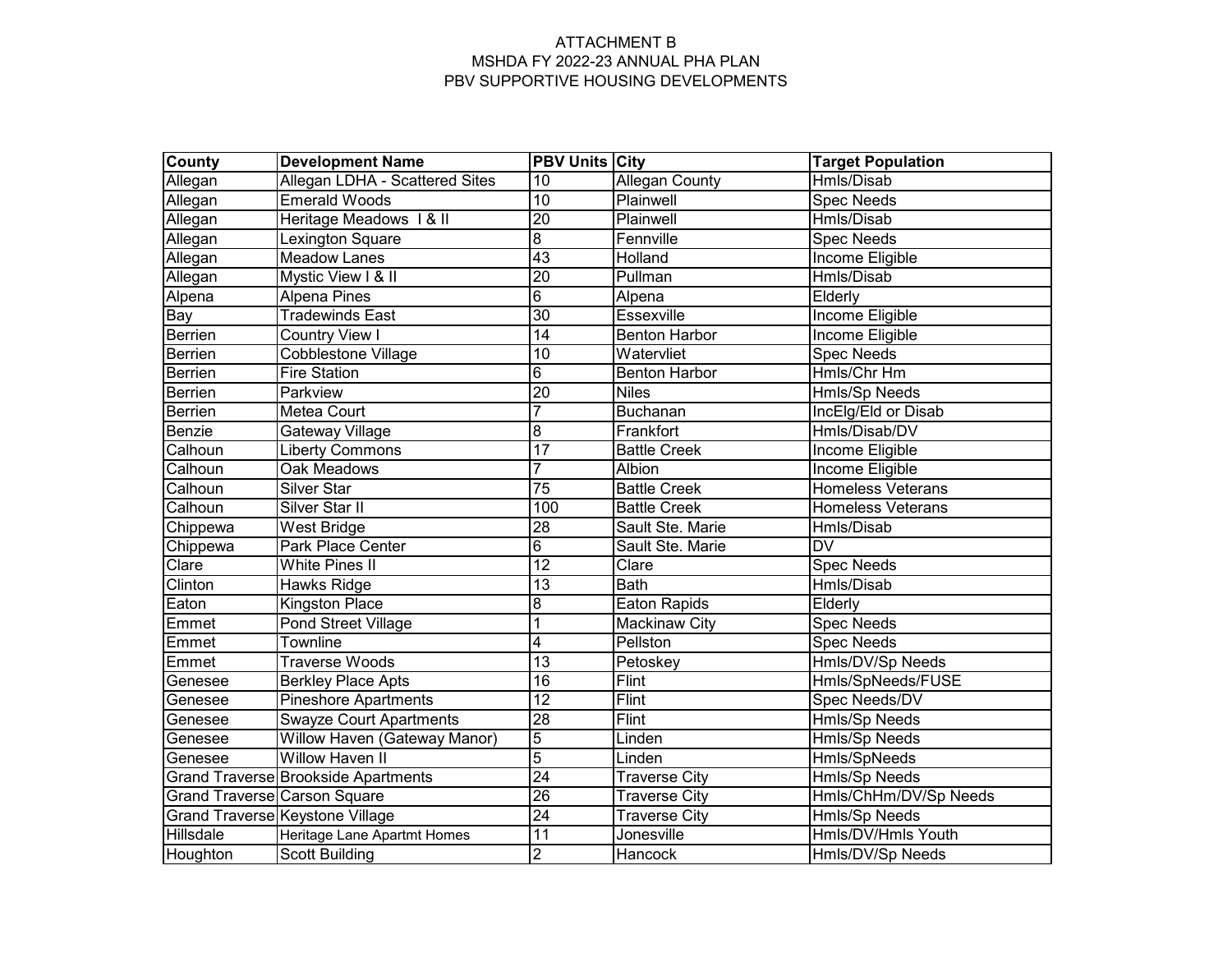| Houghton      | <b>Quincy Haven</b>               | $\overline{18}$ | Houghton             | Hmls/DV/Sp Needs                      |  |
|---------------|-----------------------------------|-----------------|----------------------|---------------------------------------|--|
| Ingham        | 1777 Haslett Road                 | 10              | <b>Haslett</b>       | Hmls/DV/Disab                         |  |
| <b>Ingham</b> | <b>Ballentine Apartments</b>      | $\overline{18}$ | Lansing              | Hmls/DV/Sp Needs                      |  |
| Ingham        | <b>Capitol Park Center</b>        | $\overline{8}$  | Lansing              | <b>Hmls/Chronically Hmls/Sp Needs</b> |  |
| Ingham        | <b>Delhi Stratford Apartments</b> | $\overline{10}$ | <b>Holt</b>          | Hmls/ChHm/DV/SpN/Eld                  |  |
| <b>Ingham</b> | Prestwick Village Apts.           | $\overline{20}$ | <b>Holt</b>          | Hmls/ChHm/Sp Needs                    |  |
| Ingham        | <b>OCOF</b>                       | $\overline{3}$  | Lansing              | Homeless                              |  |
| Ingham        | <b>Walnut Manor</b>               | $\overline{12}$ | Lansing              | Homelss                               |  |
| losco         | Aldersgate I                      | 11              |                      | Income Eligible                       |  |
| losco         | <b>Maple Tree</b>                 | $\overline{5}$  | <b>East Tawas</b>    | DV/Sp Needs                           |  |
| Iron          | Apple Blossom                     | $\overline{8}$  | Iron River           | Hmls/DV/Sp Needs                      |  |
| Iron          | <b>Crystal View</b>               | $\overline{6}$  | <b>Crystal Falls</b> | Hmls/DV/Sp Needs                      |  |
| Jackson       | Foxfire                           | $\overline{73}$ | Jackson              | Income Eligible                       |  |
| Jackson       | Green Meadows                     | 3               | Springport           | Hmls/Sp Needs                         |  |
| Kalamazoo     | Courtlandt                        | $\overline{2}$  | Kalamazoo            | $\overline{\mathsf{DV}}$              |  |
| Kalamazoo     | <b>Eleventh Street</b>            | $\overline{8}$  | Kalamazoo            | Income Eligible                       |  |
| Kalamazoo     | <b>Homecrest Ave</b>              | $\overline{2}$  | Kalamazoo            | $\overline{\mathsf{DV}}$              |  |
| Kalamazoo     | <b>Heather Gardens</b>            | $\overline{20}$ | Kalamazoo            | Chronically Hmls/Special Needs        |  |
| Kalamazoo     | <b>Gladeshire Townhomes</b>       | $\,6$           | Kalamazoo            | <b>Spec Needs</b>                     |  |
| Kalamazoo     | Kalamazoo Scattered Sites         | $\overline{6}$  | Kalamazoo            | Homeless                              |  |
| Kalamazoo     | <b>Liberty Street</b>             | 6               | Kalamazoo            | Hmls/Disab                            |  |
| Kalamazoo     | Pinehurst                         | $\overline{10}$ | Kalamazoo            | Hmls/Disab                            |  |
| Kalamazoo     | <b>Rickman House</b>              | 48              | Kalamazoo            | Hmls/SN                               |  |
| Kalamazoo     | <b>Selinon Park</b>               | $\overline{11}$ | Portage              | Hmls/ChrHmless/SpNeeds                |  |
| Kalamazoo     | <b>Summit Park</b>                | 7               | Kalamazoo            | <b>Hmls/Disab</b>                     |  |
| Kalamazoo     | The Ark Cottages                  | 9               | Kalamazoo            | Hmls/Youth                            |  |
| Kalamazoo     | <b>YWCA of Kalamazoo</b>          | $\overline{2}$  | Kalamazoo            | <b>DV</b>                             |  |
| Kent          | 435 LaGrave                       | $\overline{6}$  | <b>Grand Rapids</b>  | <b>Homeless Youth</b>                 |  |
| Kent          | 501 Eastern                       | 17              | <b>Grand Rapids</b>  | Homeless Youth                        |  |
| Kent          | <b>Bridge Street</b>              | 16              | <b>Grand Rapids</b>  | <b>DV</b>                             |  |
| Kent          | <b>Genesis East</b>               | $\overline{23}$ | Grand Rapids         | Hmls/Disab                            |  |
| Kent          | Genesis Woods Apts                | 33              | Grandville           | Hmls/ChrHmls/SpNeeds                  |  |
| Kent          | <b>Goodrich Apartments</b>        | 3               | <b>Grand Rapids</b>  | Homeless                              |  |
| Kent          | <b>Grand View Place</b>           | $\overline{21}$ | <b>Grand Rapids</b>  | Homeless/chrHmles/SpNeeds             |  |
| Kent          | Harrison Park Apts                | $\overline{12}$ | <b>Grand Rapids</b>  | Homeless Category 4                   |  |
| Kent          | <b>Herkimer Division</b>          | 55              | <b>Grand Rapids</b>  | Hmls/ChrHm/SpNeeds                    |  |
| Kent          | <b>Herkimer Commerce</b>          | 67              | <b>Grand Rapids</b>  | ChHm/Hmls/SpNeeds                     |  |
| Kent          | LCH <sub>36</sub>                 | $\overline{5}$  | <b>Grand Rapids</b>  | <b>DV</b>                             |  |
| Kent          | Pine Avenue Apts                  | $\overline{6}$  | <b>Grand Rapids</b>  | $\overline{DV}$                       |  |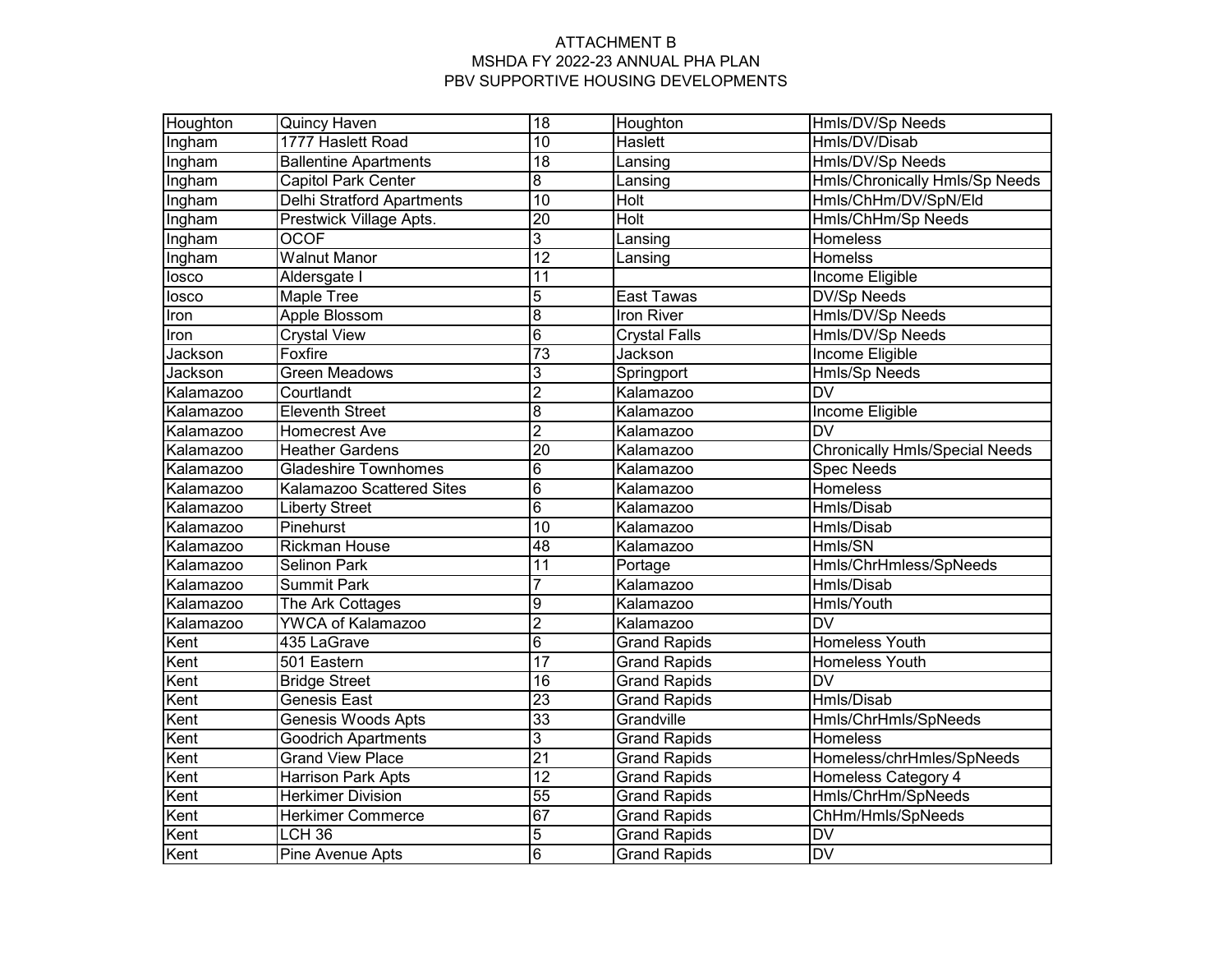| Kent       | <b>Pleasant Prospect Homes 3</b>      | 23              | <b>Grand Rapids</b>               | Hmls/DV/ChrHmls/SpNeeds      |
|------------|---------------------------------------|-----------------|-----------------------------------|------------------------------|
| Kent       | Verne Barry Apartments                | $\overline{30}$ | <b>Grand Rapids</b>               | <b>Spec Needs</b>            |
| Lake       | <b>The Oaks</b>                       | 4               | <b>Baldwin</b>                    | <b>Homeless</b>              |
| Lapeer     | <b>Westwood Park Apts</b>             | 7               | Lapeer                            | Hmls/Disab                   |
| Lenawee    | Lenawee Hsg - Seventh Street          | 7               | Adrian                            | Hmls/Disab                   |
| Livingston | Venture, Inc. - Scattered Sites       | $\overline{7}$  | Livingston Co - scattered         | Hmls/Disab                   |
| Macomb     | <b>Erin Park</b>                      | 17              | <b>East Point</b>                 | Homeless                     |
| Macomb     | <b>Grafton Townhomes</b>              | $\overline{12}$ | <b>East Point</b>                 | Hmls/ChrHols/SpNeeds         |
| Marquette  | <b>Grandview Marquette</b>            | 8               | Marquette                         | Hmls/ChrHols/SpNeeds         |
| Marquette  | Orianna Ridge                         | $\overline{20}$ | Marquette                         | Hmls/Disab                   |
| Marquette  | Lakeshore Heights Apts                | 3               | Ishpeming                         | Hmls/Sp Needs                |
| Marquette  | <b>Phelps Square</b>                  | $\overline{8}$  | Ishpeming                         | Hmls/DV/ChrHmls/SpNeeds      |
| Mason      | 225 Ludington                         | $\overline{8}$  | Ludington                         | Hmls/ChrHols/SpNeeds         |
| Menominee  | Lloyd House                           | $\overline{3}$  | Menominee                         | <b>DV</b>                    |
| Midland    | <b>Cleveland Manor</b>                | 16              | Midland                           | Income based/PBV added units |
| Monroe     | Frenchtown Place                      | $\overline{16}$ | Monroe                            | IncElg/Elderly               |
| Muskegon   | <b>Bethany Housing-Terrace Street</b> | $\overline{2}$  | Muskegon                          | Homeless                     |
| Muskegon   | Bethany Housing-Catawba Street        | $\overline{1}$  | Muskegon                          | Homeless                     |
| Muskegon   | <b>Bethany Housing-Larch Street</b>   | $\overline{1}$  | Muskegon Heights                  | Homeless                     |
| Muskegon   | Lazarus Place WMT                     | 4               | Muskegon Heights                  | <b>Chronic Homeless</b>      |
| Muskegon   | Pine Grove Manor                      | $\overline{22}$ | Muskegon                          | IncElg/Elderly               |
| Muskegon   | Roosevelt Apartments                  | $\overline{25}$ | Muskegon Heights                  | Homeless/SpNeeds             |
| Newaygo    | The Pines                             | 4               | <b>White Cloud</b>                | Homeless                     |
| Oakland    | Coolidge Place                        | $\overline{6}$  | Oak Park                          | Hmls/ChHM/FUSE/Sp Needs      |
| Oakland    | <b>Jefferson Oaks</b>                 | $\overline{21}$ | Oak Park                          | Hmls/ChHm/Sp Needs           |
| Oakland    | <b>McDonnell Tower</b>                | 7               | IncElg/Eld or Disab<br>Southfield |                              |
| Oakland    | On the Park                           | 59              | Troy                              | <b>Income Eligible</b>       |
| Oakland    | <b>Palmer Pointe</b>                  | $\overline{9}$  | Pontiac                           | Hmls/HmlsYouth/SpNeeds       |
| Oakland    | Spring Lake Village                   | $\overline{25}$ | <b>Hmls/Sp Needs</b><br>Pontiac   |                              |
| Oakland    | <b>Unity Park</b>                     | $\overline{8}$  | Pontiac                           | Hmls/Sp Needs                |
| Oakland    | Unity Park II                         | $\overline{6}$  | Pontiac<br>Hmls/Sp Needs          |                              |
| Oakland    | Unity Park III                        | $\overline{6}$  | Pontiac                           | Hmls/Sp Needs                |
| Oakland    | Unity Park IV                         | $\overline{6}$  | Pontiac                           | Hmls/ChHm/Sp Needs           |
| Oakland    | Unity Park V                          | 12              | Pontiac                           | Hmls/ChHm/Sp Needs           |
| Oceana     | <b>Barnett Station</b>                | $\overline{20}$ | Shelby                            | Hmls/DV/Sp Needs             |
| Oceana     | <b>Shelby Trails</b>                  | $\overline{15}$ | Shelby                            | Chronic/Top 10%              |
| Oceana     | <b>Woodland Place</b>                 | $\overline{12}$ | Hart                              | Hmls/Sp Needs                |
| Ogemaw     | Southside II                          | $\overline{5}$  | West Branch                       | Hmls/DV/Sp Needs             |
| Osceola    | <b>Springview Manor II</b>            | $\overline{2}$  | Evart                             | <b>DV</b>                    |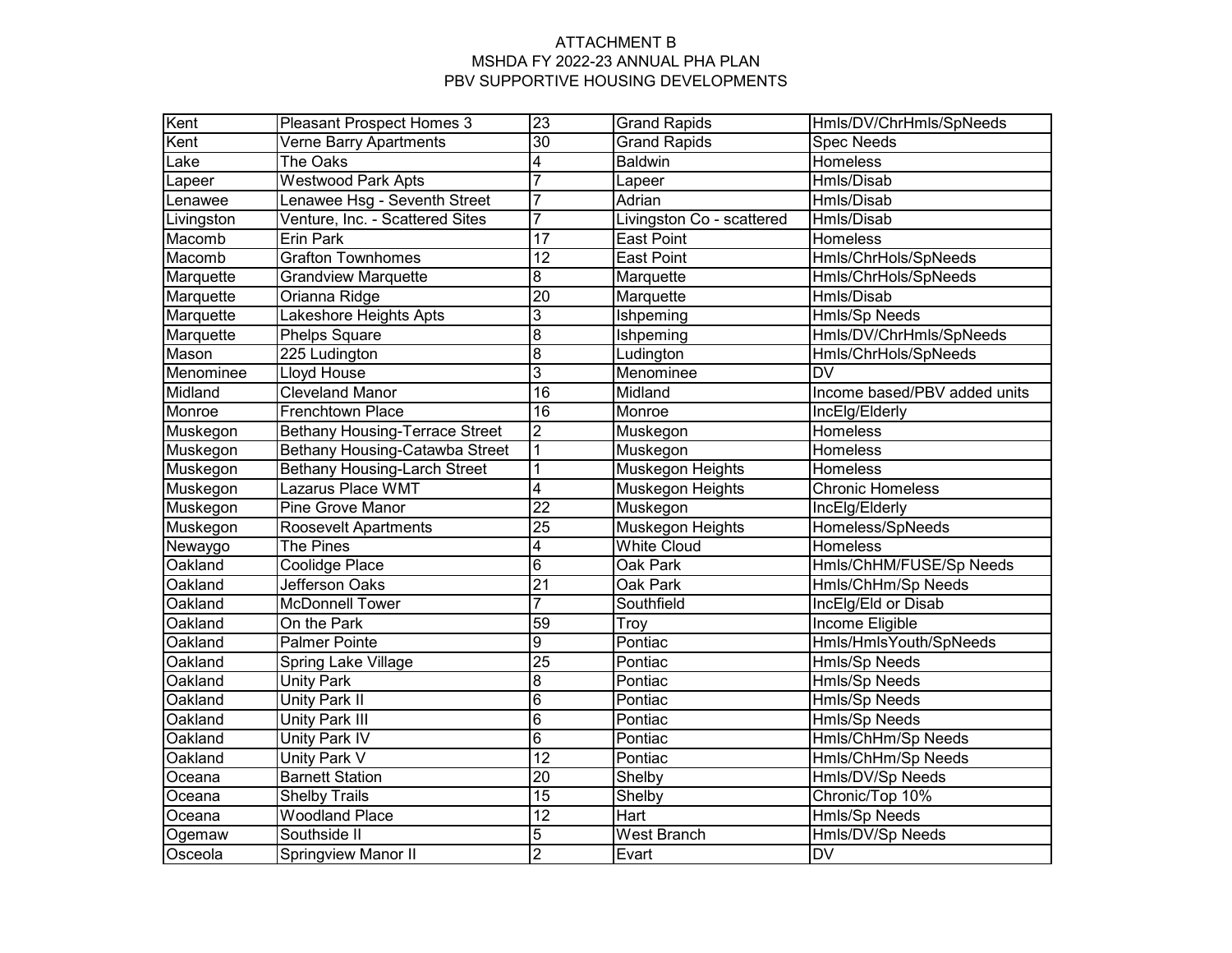| Ottawa     | Ottawa County - Grand Haven          | $\overline{7}$  | <b>Grand Haven</b>          | <b>Spec Needs</b>           |
|------------|--------------------------------------|-----------------|-----------------------------|-----------------------------|
| Ottawa     | Ottawa County - Holland              | 18              | Holland                     | <b>Spec Needs</b>           |
| Ottawa     | Ottawa County - Zeeland              | $\overline{9}$  | Zeeland                     | <b>Spec Needs</b>           |
| Ottawa     | Midtown Village - Senior             | 3               | Holland                     | <b>Hmls/Elderly</b>         |
| Otsego     | Home Run                             | $\overline{4}$  | Gaylord                     | <b>Chronic Homeless</b>     |
| Otsego     | <b>Northwind Apartments</b>          | $\overline{12}$ | Gaylord                     | Hmls/at Risk                |
| Saginaw    | <b>Erwin Estates</b>                 | $\overline{9}$  | <b>Buena Vista Township</b> | Elderly                     |
| Saginaw    | South Saginaw II                     | $\overline{6}$  | Saginaw                     | Hmls/ChHm/Sp Needs          |
| Sanilac    | Sunrise Village                      | $\overline{11}$ | Sandusky                    | Elderly                     |
| St. Clair  | <b>Blue Water</b>                    | $\overline{42}$ | Port Huron                  | Income Eligible             |
| St. Joseph | <b>Bristol Arms</b>                  | 3               | White Pigeon                | Hmls/Sp Needs               |
| Tuscola    | <b>Grandview Estates</b>             | 4               | Caro                        | Hmls/Sp Needs               |
| Van Buren  | Park Meadows                         | $\overline{15}$ | South Haven                 | <b>Spec Needs</b>           |
| Van Buren  | Village Commons                      | 6               | Lawton                      | Hmls/Sp Needs/DV            |
| Washtenaw  | 701 Miller                           | $\overline{4}$  | Ann Arbor                   | Hmles/Sp Needs              |
| Washtenaw  | <b>Arbordale Apartments</b>          | 28              | Ann Arbor                   | Hmles/ChHm/Sp Needs         |
| Washtenaw  | Avalon                               | $\overline{13}$ | Ann Arbor                   | Hmls/Disab                  |
| Washtenaw  | <b>Hamilton Crossing</b>             | 70              | Ann Arbor                   | Low Inc (Stip Settle Agrmt) |
| Washtenaw  | <b>Hickory Way Apts I</b>            | $\overline{11}$ | Ann Arbor                   | Hmles/Sp Needs/FUSE         |
| Washtenaw  | Hickory Way Atps II                  | 12              | Ann Arbor                   | Hmles/Sp Needs/FUSE         |
| Washtenaw  | Hill Top (AHAP)                      | 9               | Dexter                      | Chronic/Top 10%             |
| Washtenaw  | Pauline Apartments                   | $\overline{16}$ | Ann Arbor                   | Hmls/ChHm/Sp Needs          |
| Wayne      | Arthur Antisdel (formerly Cass Apts) | 41              | Detroit                     | Hmls/ChHm                   |
| Wayne      | <b>Benjamin Manor Townhomes</b>      | 22              | <b>Highland Park</b>        | Hmls/ChHm/DV/Sp Needs       |
| Wayne      | <b>Chalmer Square</b>                | 5               | <b>Detroit</b>              | $\overline{\mathsf{DV}}$    |
| Wayne      | <b>Charlotte Apts</b>                | $\overline{27}$ | Detroit                     | <b>Hmls/Sp Needs</b>        |
| Wayne      | <b>Clay Apts/The Sanctuary</b>       | $\overline{42}$ | Detroit                     | Hmls/ChHm/DV/Sp Needs       |
| Wayne      | <b>Emerald Springs 1A</b>            | $\overline{8}$  | Detroit                     | Hmls/ChHm/DV/Sp Needs       |
| Wayne      | <b>Emerald Springs 1B</b>            | $\overline{8}$  | Detroit                     | Hmls/ChHm/DV/Sp Needs       |
| Wayne      | Glendale Buena Vista                 | $\overline{3}$  | <b>Highland Park</b>        | Income Eligible             |
| Wayne      | <b>Gray Street</b>                   | $\overline{24}$ | Detroit                     | Hmls/Sp Needs/DV            |
| Wayne      | <b>Highland Manor</b>                | 4               | <b>Highland Park</b>        | Hmls/Sp Needs               |
| Wayne      | Joy West                             | 17              | Detroit                     | Income Eligible             |
| Wayne      | Lakewood Manor                       | 30              | Detroit                     | Hmls/Disab                  |
| Wayne      | LaVogue Square Apts                  | 4               | Detroit                     | <b>DV</b>                   |
| Wayne      | Lincoln Park Lofts                   | 14              | Lincoln Park                | Hmls/Sp Needs               |
| Wayne      | <b>Mack Ashland</b>                  | 39              | Detroit                     | Hmls/DV/HmlsYouth           |
| Wayne      | <b>Mack Ashland II</b>               | $\overline{8}$  | Detroit                     | Hmls/Chr Hmls/SpNeeds       |
| Wayne      | <b>McKinstry Place</b>               | $\overline{8}$  | Detroit                     | Hmls/ChHmls/SpNeeds         |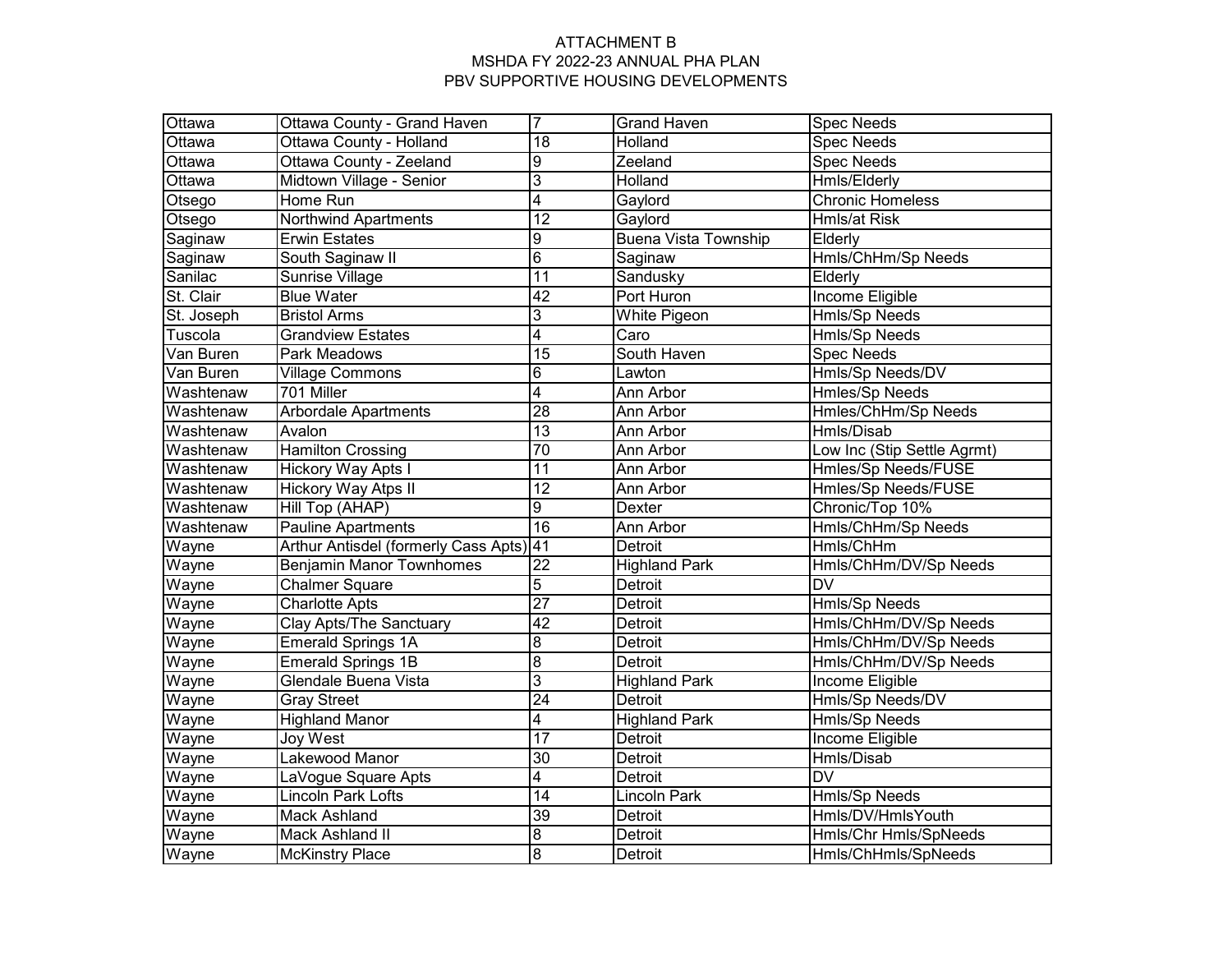| Wayne        | <b>New Center Commons</b>  | $\overline{12}$ | Detroit             | <b>Spec Needs</b>             |
|--------------|----------------------------|-----------------|---------------------|-------------------------------|
| Wayne        | New Center Square          | 5               | Detroit             | Hmls/SpNeeds                  |
| Wayne        | <b>NSO Bell</b>            | 145             | Detroit             | <b>Hmls/Chr Hmls</b>          |
| Wayne        | NSO Bell - VASH PBV        | $\overline{10}$ | Detroit             | <b>Hmls/Chr Hmls</b>          |
| Wayne        | Oakman Place               | 10              | Detroit             | Hmls/Youth                    |
| Wayne        | On the River               | $\overline{56}$ | Detroit             | Income Eligible               |
| Wayne        | Palmer Park Square         | $\overline{21}$ | Detroit             | Hmls/Chr Hmls/DV              |
| Wayne        | Penrose Village II         | $\overline{36}$ | Detroit             | Hmls/DV/HmlsYth/SpNeeds       |
| Wayne        | Peterboro                  | $\overline{58}$ | Detroit             | Hmls/Disab                    |
| Wayne        | Peterbor Arms (The)        | 38              | Detroit             | <b>Homeless</b>               |
| Wayne        | Piquette Square            | 125             | Detroit             | Hmls/Disab/Vets               |
| Wayne        | Piquette Square - VASH PBV | $\overline{25}$ | <b>Detroit</b>      | Hmls/Disab/Vets               |
| Wayne        | Raupp Street               | 24              | Melvindale          | Hmls/Disab                    |
| Wayne        | <b>REC Center</b>          | 34              | <b>Detroit</b>      | Homeless                      |
| Wayne        | Rivers Edge (AHAP)         | 32              | <b>Lincoln Park</b> | <b>Homeless</b>               |
| Wayne        | Rivertown Assisted Living  | 8               | Detroit             | <b>Elderly/Special Needs</b>  |
| Wayne        | Rouge Woods                | 8               | Detroit             | Hmls/Disab                    |
| Wayne        | <b>St Aubin Apartments</b> | $\overline{48}$ | <b>Detroit</b>      | Hmls/Sp Needs/DV              |
| Wayne        | St. Rita Apartments        | 26              | Detroit             | <b>Hmls/Chr/Special Needs</b> |
| Wayne        | <b>Sarah Garrett</b>       | $\overline{35}$ | <b>Hamtramck</b>    | <b>Plaintiff Class</b>        |
| Wayne        | <b>Scotten Park</b>        | 8               | Detroit             | Hmls/Sp Needs                 |
| Wayne        | <b>Trumbull Crossing</b>   | 62              | <b>Detroit</b>      | Income Eligible               |
| Wayne        | Viewpointe/Medical Center  | $\overline{20}$ | Detroit             | Hmls/Sp Needs/Chr Hmls        |
| Wayne        | <b>Wildwood Apartments</b> | $\overline{23}$ | Westland            | Hmls/Sp Needs/DV              |
| Wexford      | <b>Northland Meadows</b>   | $\overline{15}$ | Cadillac            | <b>Spec Needs</b>             |
|              |                            |                 |                     |                               |
|              |                            |                 |                     |                               |
| <b>TOTAL</b> |                            | 3222            |                     |                               |
|              |                            |                 |                     |                               |
|              |                            |                 |                     |                               |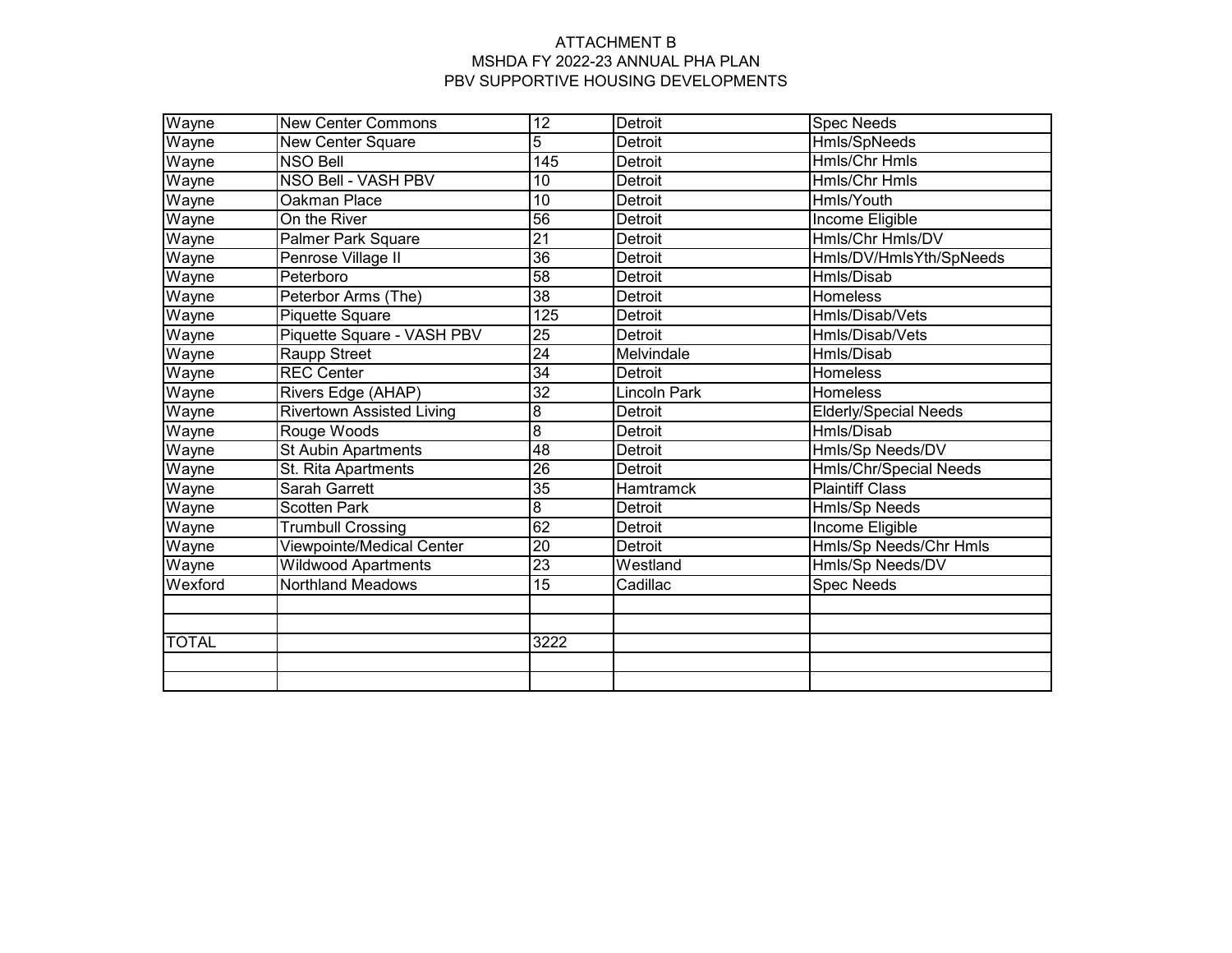#### ATTACHMENT B MSHDA FY 2022-23 ANNUAL PHA PLAN RAD/PBV DEVELOPMENTS

| <b>County</b>  | <b>Development Name</b>    | <b>PBV Units City</b> |                                 | <b>Target Population</b> |
|----------------|----------------------------|-----------------------|---------------------------------|--------------------------|
| Allegan        | <b>Meadow Lanes</b>        | 60                    | Holland                         | <b>Income Eligible</b>   |
| Bay            | <b>Tradewinds</b>          | 59                    | Essexville                      | Income Eligible          |
| Berrien        | Country View I             | 7                     | <b>Benton Harbor</b>            | Income Eligible          |
| <b>Berrien</b> | Metea Court                | 55                    | <b>Buchanan</b>                 | IncElg/Eld or Disab      |
| Calhoun        | Oak Meadows                | 18                    | Albion                          | Income Eligible          |
| Calhoun        | <b>Liberty Commons</b>     | 19                    | <b>Battle Creek</b>             | Income Eligible          |
| losco County   | Aldersgate I               | $\overline{71}$       | Oscoda                          | Income Eligible          |
| Jackson        | Foxfire                    | 70                    | Jackson                         | Income Eligible          |
| Lenawaee       | Carriage House             | 9                     | Adrian                          | Income Eligible          |
| Monroe         | Frenchtown Place           | 100                   | Monroe                          | IncElg/Elderly           |
| Muskegon       | Pine Grove Manor           | 124                   | Muskegon                        | IncElg/Elderly           |
| Muskegon       | Wells Villa                | $\overline{21}$       | Muskegon                        | Income Eligible          |
| Oakland        | <b>McDonnell Tower</b>     | 137                   | Southfield                      | IncElg/Eld or Disab      |
| Oakland        | <b>Village Creek Manor</b> | 12                    | Lake Orion                      | IncElg/Eld or Disab      |
| Oakland        | <b>Madison Tower</b>       | 49                    | Madison Heights Income Eligible |                          |
| St. Clair      | <b>Blue Water</b>          | $\overline{32}$       | Port Huron                      | Income Eligible          |
| Wayne          | Bella Vista Glen           | 138                   | <b>Highland Park</b>            | Inc Elg/Eld or Disab     |
| Wayne          | Glendale Buena Vista       | 75                    | <b>Highland Park</b>            | Income Eligible          |
| Wayne          | Joy West                   | 57                    | Detroit                         | Income Eligible          |
| Wayne          | St. Antoine Gardens        | $\overline{17}$       | Detroit                         | Income Eligible          |
| Wayne          | <b>Trumbull Crossing</b>   | 76                    | Detroit                         | Income Eligible          |
| Wayne          | <b>Wayne Tower</b>         | 22                    | Wayne                           | Income Eligible          |
|                |                            |                       |                                 |                          |
|                |                            |                       |                                 |                          |
| <b>TOTAL</b>   |                            | 1228                  |                                 |                          |
|                |                            |                       |                                 |                          |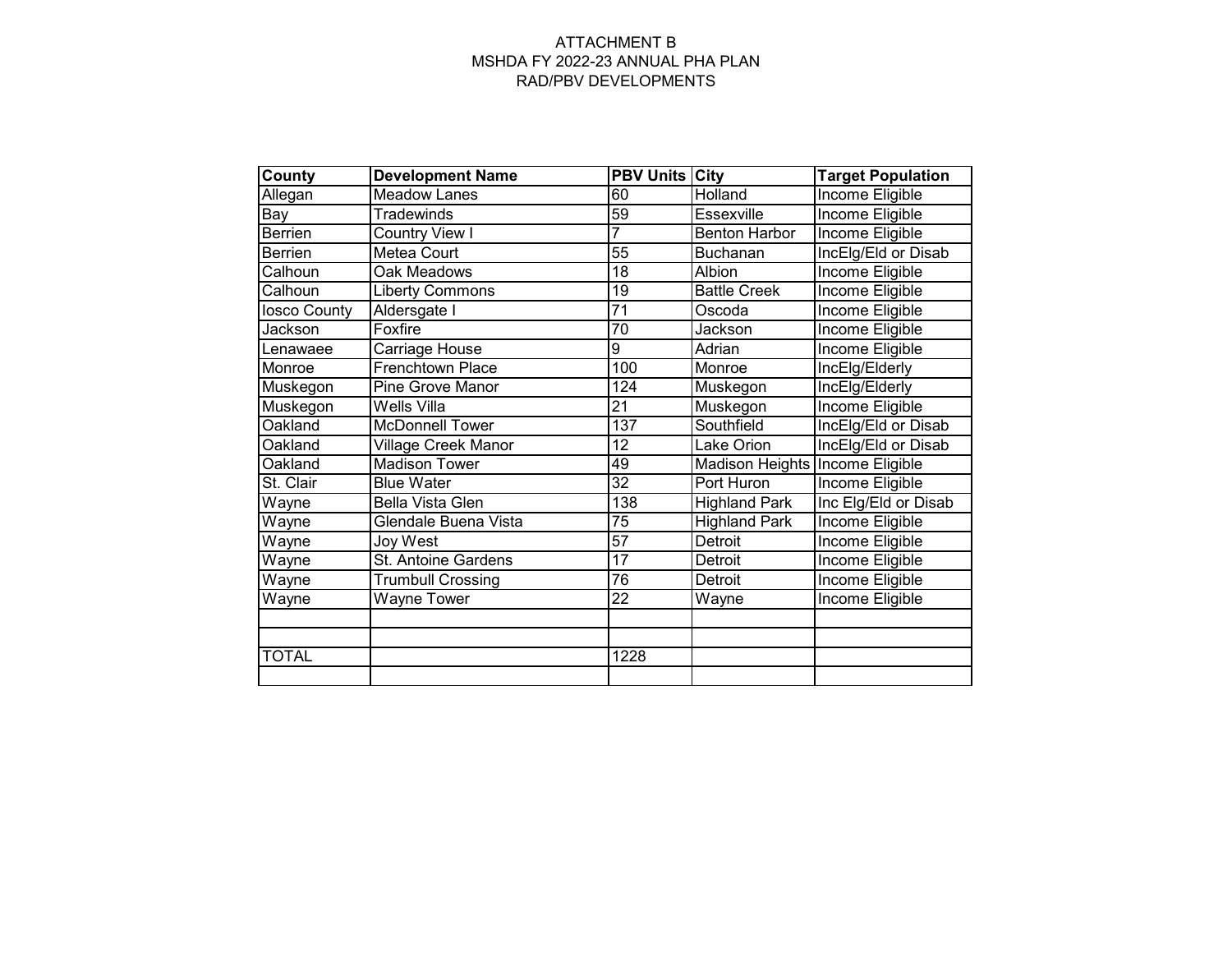# ATTACHMENT B MSHDA FY 2022-23 ANNUAL PHA PLAN AT-RISK PBV DEVELOPMENTS

| <b>County</b> | <b>Development Name</b> | <b>PBV Units</b> | City       | <b>Target Population</b> |
|---------------|-------------------------|------------------|------------|--------------------------|
| Bay/SVC)      | Center Ridge Arms       | 100              | Essixville | Income Eligible          |
| Midland       | <b>Cleveland Manor</b>  | 51               | Midland    | Elderly/Income Eligible  |
| Wayne         | Thompson Tower          | 34               | Inkster    | Income Eligible          |
|               |                         |                  |            |                          |
| <b>TOTAL</b>  |                         | 185              |            |                          |